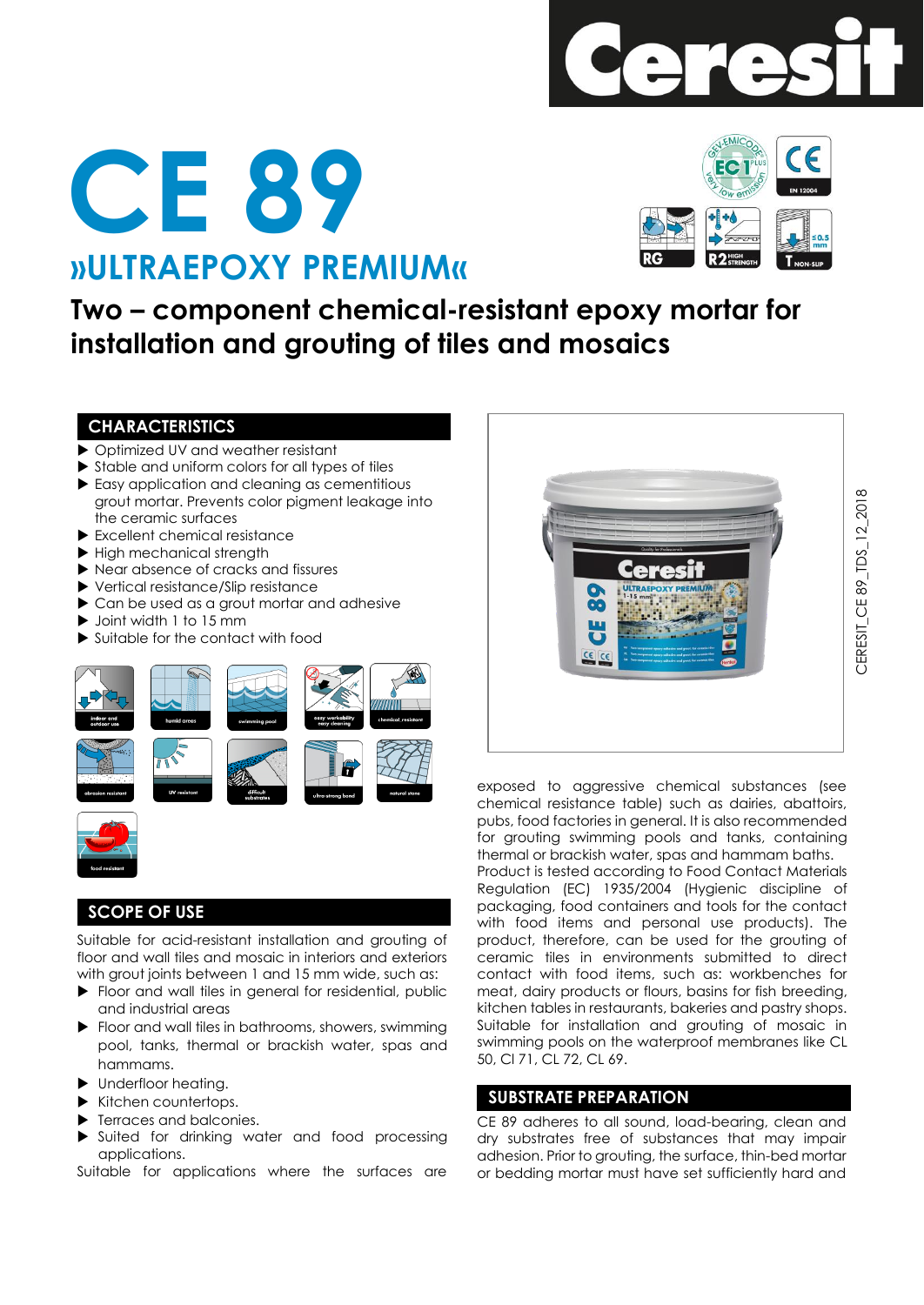all joints must be uniformly raked to the same depth and width. To ensure a permanent bond with metal, the substrates must be bright metal or coated with an epoxy corrosion inhibitor.

# **APPLICATION**

CE 89 consists of two components supplied in one container. Component A consists of an epoxy resin mixture, siliceous aggregates and additives. Component B consists of a mixture of organic catalysts.

#### **MIXING RATIOS**

Component A: 100 parts by weight

Component B: 8 parts by weight

The two parts are pre-batched in their respective containers

#### **MIXING**

Add the hardener (component B-catalyst) contained in the plastic bag to the resin (component A) and mix with a low speed electric drill and stirrer (approx. 400 rpm) until the mixture is completely free of lumps. Scrape the sides and the bottom of the container, using a steel spatula, to make sure that all the paste is catalyzed. Hand mixing is not recommended. The two parts are pre-batched in their packaging, avoiding, this way, all risk of mixing errors.

#### **INSTALLATION OF TILES AND STONES:**

CE 89 is applied using the thin-bed method. The notch size of the trowel must be adapted to the respective tile or stone format in accordance with the local norms. The working time, which is identical with the correction time, is approx. 60 minutes at room and container temperatures of +18 °C. When installing ceramic coverings subject to heavy-duty conditions, e.g. in therapeutic baths, swimming pools or battery rooms, waterproof the whole surface area with CL 71 Epoxy Primer and CL 72 Epoxy Seal. This protects the surface against the penetration of water and chemical resistant the effects of acids and alkalis. Use the accessory products like CL 152, CL 82 and CL 89 (sealing tapes and collars) for producing waterproof corners and edges. Embed these products into the middle of the waterproofing coat in corners and movement joints.

## **GROUTING**

#### Grouting the joints (trowel method)

Work the mixed compound with an epoxy grout float into the clean, dry joints. Make sure the joints are completely filled without any voids. Afterwards remove any excess material by skimming it diagonally off the tile surface with the grout float. For large surfaces, an electric single-brush floor maintenance machine equipped with an abrasion-resistant rubber scraper can be used.

#### Grouting the joints (injection method)

Produce a homogeneous mixture of components A + B, pour it into another suitable vessel (e.g. by the company Beyer & Otto GmbH, Kleinostheim/Germany) and fill it through a single-hole pressure disk into the cartridge. Screw on a nozzle that matches the joint width and inject the epoxy grout void- and bubble-free into the joints. Skim off any excess material with the epoxy grout float.

#### **CLEANING AND FINISHING**

The grout work must be cleaned and finished while the product is still wet and in any case in the shortest possible time. Take care to not remove product from the joints or leave stains on the tile surface. Cleaning and finishing can be performed either manually or using an electric single-brush machine equipped with a felt disc.

Stains or residues of the Epoxy mortar can be removed after 24 hours or at any rate after grout hardening (the time of hardening depends greatly on the environmental temperature), using the specific cleaner CE 51 Epoxyclean.

#### **USAGE OF CE 51 EPOXYCLEAN**

Spread CE 51 Epoxyclean on the whole surface. Let it act for about 15-30 minutes. Then scrub with an Epoxy sponge or with single-brush machine in case of big surfaces. Rinse with water and dry immediately with a clean and dry cloth. Do not wait the evaporation of the rinse water to avoid the formation of stains on the ceramic surface. For a correct use, see in addition the technical data sheet of CE 51 Epoxyclean.

# **PLEASE NOTE**

- ▶ The product's pot life and hardening time is strongly dependent on the ambient temperature.
- $\blacktriangleright$  The ideal temperature for application is between +18 and +23°C. In these conditions the product is an easily workable smooth mortar, with a pot life of about 1 hour. It is ready for foot traffic after 24 hours.
- $\blacktriangleright$  At a temperature of  $+15^{\circ}$ C it takes three days before the surface is ready for foot traffic.
- $\blacktriangleright$  The floor is ready to use and resistant to chemicals after 5 days at a temperature of +23°C and after 10 days at a temperature of +15°C.
- ▶ At temperatures between +8 and +12 °C, the product is very dense and difficult to apply. The hardening time is also lengthened considerably.
- In hot weather it is advisable to apply the product to the floor as quickly as possible so as not to shorten further the pot life due to the reaction heat in the container.
- ▶ Do not use for grouting Tuscan terracotta.
- Some kind of tiles (e.g. polished porcelain tile) and natural stones have rough, microporous surfaces, making them susceptible to staining and very difficult to clean. In this case preliminary test application should be performed. Avoid using grouts with contrasting or excessively dark colors.
- Unglazed clinker must be grouted solely with the Bahama Beige color product.
- $\blacktriangleright$  The product must not be used for grouting chemical tanks containing aggressive substances with which only occasional contact is permitted (see chemical resistance table).
- Do not mix the product with water or solvents.
- Remove excess product from the tile surface rapidly

**Quality for Professionals** 



**Henkel AG & Co. KGaA Deutschland**

Henkelstraße 67 · 40191 Düsseldorf Internet: www.ceresit.com E-mail: ceresit.com@henkel.com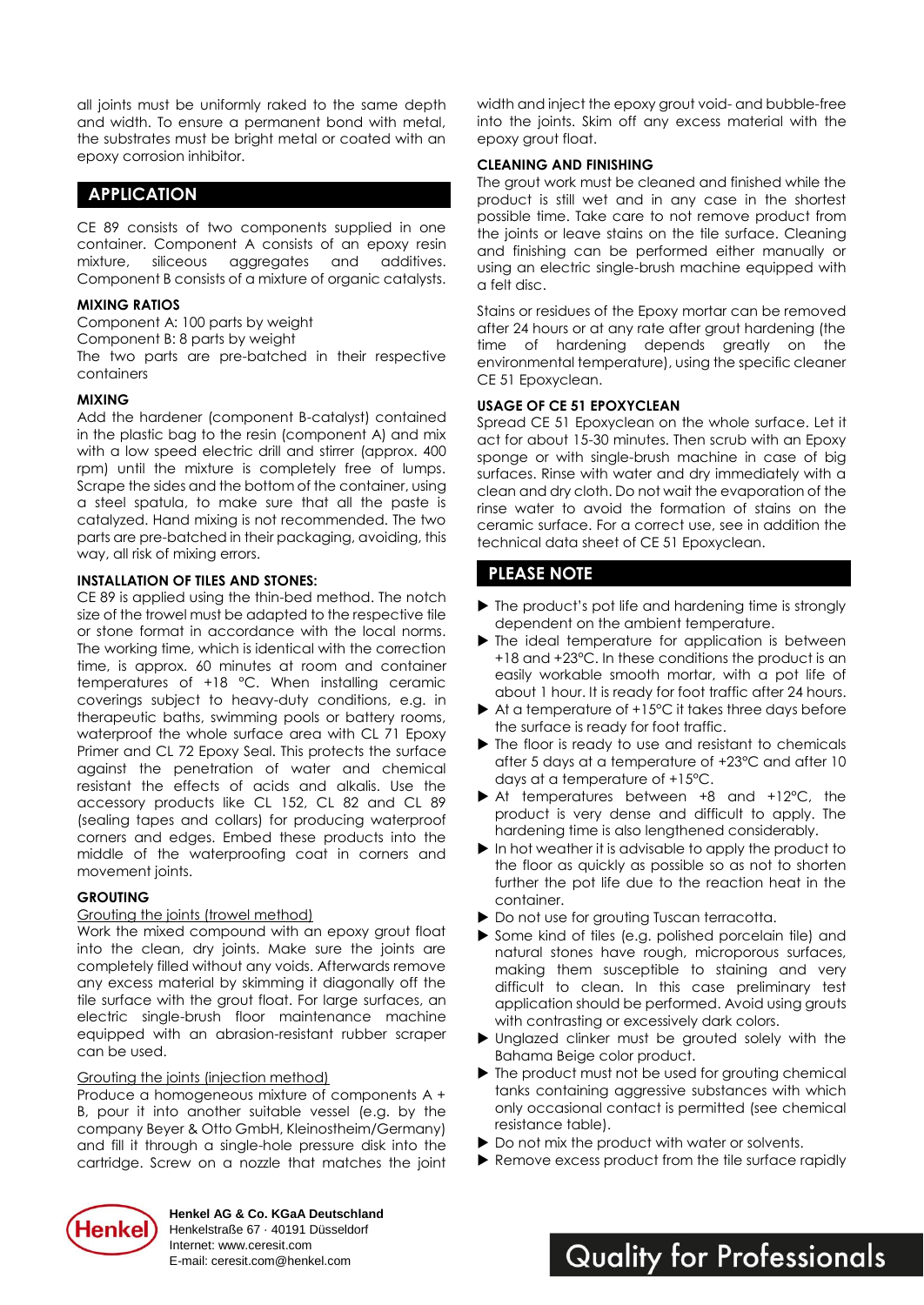because once hardened it will have to be removed mechanically, seriously jeopardizing the finished result.

- Ihin ceramic stoneware obtained through compaction and with structured faux wood surfaces can present problems for the removal of halos. In these cases, it is recommended to perform a preventive sample application or consult the technical office.
- Do not use for applications not stated on this technical sheet.

## **OTHER INFORMATION**

Should you need support or advice, please consult our advisory service for architects and craftsmen on the **contact information** you will find on **the local Ceresit website.**

Apart from the information given here it is also important to observe the relevant guidelines, regulations and common standards of various organizations and trade associations. The afore mentioned characteristics are based on practical experience and applied testing. Confirmed properties and possible uses which go beyond those listed in this information sheet require our written confirmation. All data given was obtained at an ambient and material temperature of +23° C and 50 % relative air humidity unless specified otherwise. Please note that under other climatic conditions hardening can be accelerated or delayed and that the product itself is subject to local conditions such as amount of water and hardening. A product from another production site may differ.

The information contained herein, particularly recommendations for the handling and use of our products, is based on our professional experience. As materials and conditions may vary with each intended application, and thus are beyond our sphere of influence, we strongly recommend that in each case sufficient tests are conducted to check the suitability of our products for their intended use. Legal liability cannot be accepted on the basis of the contents of this data sheet or any verbal advice given, unless there is a case of willful misconduct or gross negligence on our part or unless there is a case of personal injury or death or a case of liability under the Product Liability Act.

This technical data sheet supersedes all previous editions relevant to this product. Please be aware that this Technical Data Sheet only relates to a product manufactured in the specific relevant production site.

| IECHNICAL DAIA                                                                              |                                                                                                                                                                                                                  |
|---------------------------------------------------------------------------------------------|------------------------------------------------------------------------------------------------------------------------------------------------------------------------------------------------------------------|
| Chemical basis:                                                                             | Component A - epoxy resin mixture,<br>inert ceramic quartz and mud<br>additives. Component B - mixture of<br>organic catalysts with minimum<br>environmental side effects and lower<br>exposure risks for users. |
| Fresh mortar density:                                                                       | 1.55 kg/ $m2$                                                                                                                                                                                                    |
| Mixing ratio:                                                                               | 100 parts by weight of component A<br>8 parts by weight of component B<br>The two parts are pre-batched in their<br>respective containers                                                                        |
| Abrasion resistance                                                                         |                                                                                                                                                                                                                  |
| (EN 12808-2):                                                                               | $\leq$ 250mm <sup>3</sup>                                                                                                                                                                                        |
| Mechanical flexural<br>(strength after 28 days in<br>standard conditions - EN<br>12808-3):  | $\geq$ 30 N/mm <sup>2</sup>                                                                                                                                                                                      |
| Mechanical compressive<br>strength after 28 days in<br>standard conditions<br>(EN 12808-3): | $\geq$ 45 N/mm <sup>2</sup>                                                                                                                                                                                      |
| Shrinkage (EN 12808-4):                                                                     | $\leq 1.5$ mm/m                                                                                                                                                                                                  |
| Water absorption after<br>4 hours (EN 12808-5):                                             | ≤ 0,1 g                                                                                                                                                                                                          |
| Working time:                                                                               | approx 60 minutes                                                                                                                                                                                                |
| Working temperature:                                                                        | +10 °C to +25 °C                                                                                                                                                                                                 |
| Open time acc.<br>to EN 1346:                                                               | > 2 N/mm <sup>2</sup> (approx 60 minutes)                                                                                                                                                                        |
| Temperature resistance:                                                                     | $-30$ °C to +100 °C (dry heat)                                                                                                                                                                                   |
| Walk on time:                                                                               | 24 hours at +23°C                                                                                                                                                                                                |
| Ready for use/full load<br>bearing & chemical<br>resistance:                                | 5 days at +23°C                                                                                                                                                                                                  |

#### **CONSUMPTION AS GROUT kg/mq**

| Tile       | Joint (mm) |                |      |      |      |      |       |
|------------|------------|----------------|------|------|------|------|-------|
| (mm)       | 1,5        | $\overline{2}$ | 3    | 4    | 5    | 7    | 10    |
| 10x10x4    | 1,86       | 2,48           |      |      |      |      |       |
| 10x10x10   | 4,65       | 6,20           |      |      |      |      |       |
| 15x15x4    | 1,24       | 1,65           |      |      |      |      |       |
| 15x15x10   | 3,10       | 4,13           |      |      |      |      |       |
| 15x30x8    | 1,86       | 2,50           |      |      |      |      |       |
| 20x20x3    | 0,70       | 0,93           | 1,40 | 1,86 | 2,33 | 3,26 | 4,65  |
| 23x23x8    | 1,62       | 2,16           | 3,2  | 4,3  | 5,39 | 7,55 | 10,78 |
| 25x25x10   | 1,86       | 2,48           | 3,7  | 5    | 6,20 | 8,68 | 12,40 |
| 50x50x4    | 0,37       | 0,50           | 0,7  | 1    | 1,24 | 1,74 | 2,48  |
| 50x50x10   | 0,93       | 1,24           | 1,9  | 2,5  | 3,10 | 4,35 | 6,20  |
| 100x100x8  | 0,37       | 0,50           | 0,74 | 0,99 | 1,24 | 1,74 | 2,48  |
| 125x240x12 | 0,34       | 0,45           | 0,68 | 0,91 | 1,13 | 1,58 | 2,26  |
| 150x150x6  | 0,18       | 0,24           | 0,36 | 0,48 | 0,61 | 0,85 | 1,21  |
| 150x150x8  | 0,25       | 0,33           | 0,50 | 0,66 | 0,83 | 1,16 | 1,65  |
| 200x200x8  | 0,19       | 0,25           | 0,37 | 0,50 | 0,62 | 0,87 | 1,24  |
| 250x330x8  | 0,13       | 0,17           | 0,26 | 0,35 | 0,44 | 0,61 | 0,84  |
| 300x300x8  | 0,12       | 0,17           | 0,25 | 0,33 | 0,41 | 0,58 | 0,82  |
| 300x600x10 | 0,12       | 0,16           | 0,23 | 0,31 | 0,39 | 0,54 | 0,78  |
| 400x400x10 | 0,12       | 0,16           | 0,23 | 0,31 | 0,39 | 0,54 | 0,78  |
| 450x450x10 | 0,10       | 0,14           | 0,21 | 0,27 | 0,34 | 0,48 | 0,68  |
| 600x600x10 | 0,08       | 0,10           | 0,15 | 0,20 | 0,26 | 0,36 | 0,51  |

COMSUPTION AS ADHESIVE

Trowel notch size: 3,5 x 3,5 mm Consumption: 1,6 Kg/m<sup>2</sup>

| Shelf life | 24 months in original packaging in dry |
|------------|----------------------------------------|
|            | place                                  |